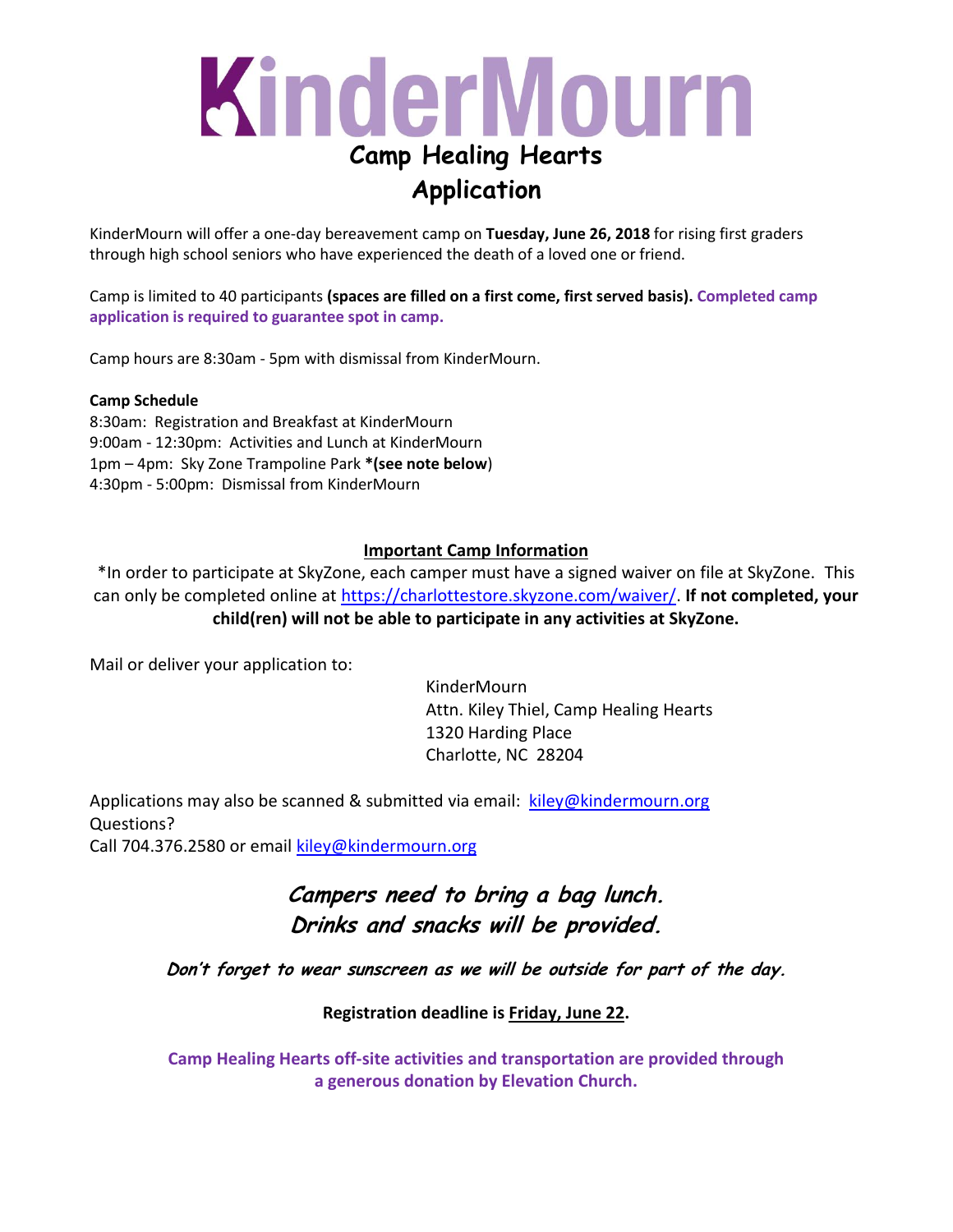#### **Camp Healing Hearts application - Registration deadline is Friday, June 22 PART 1 of 3**

| Child's Name: Name and Society of the Child's Name and Society and Society and Society and Society and Society and Society and Society and Society and Society and Society and Society and Society and Society and Society and |  |
|--------------------------------------------------------------------------------------------------------------------------------------------------------------------------------------------------------------------------------|--|
|                                                                                                                                                                                                                                |  |
|                                                                                                                                                                                                                                |  |
|                                                                                                                                                                                                                                |  |
|                                                                                                                                                                                                                                |  |
|                                                                                                                                                                                                                                |  |
|                                                                                                                                                                                                                                |  |
|                                                                                                                                                                                                                                |  |
|                                                                                                                                                                                                                                |  |
|                                                                                                                                                                                                                                |  |
| Emergency contact if parent/guardian is unavailable                                                                                                                                                                            |  |
|                                                                                                                                                                                                                                |  |
|                                                                                                                                                                                                                                |  |
|                                                                                                                                                                                                                                |  |

**Release Authorization**: Please list additional name, other than parent/guardian listed above, 16 or older, that are allowed to pick-up your child. They will be required to show a picture ID.

Name: \_\_\_\_\_\_\_\_\_\_\_\_\_\_\_\_\_\_\_\_\_\_\_\_\_\_\_\_\_\_\_\_\_

Phone: \_\_\_\_\_\_\_\_\_\_\_\_\_\_\_\_\_\_\_\_\_\_\_\_\_\_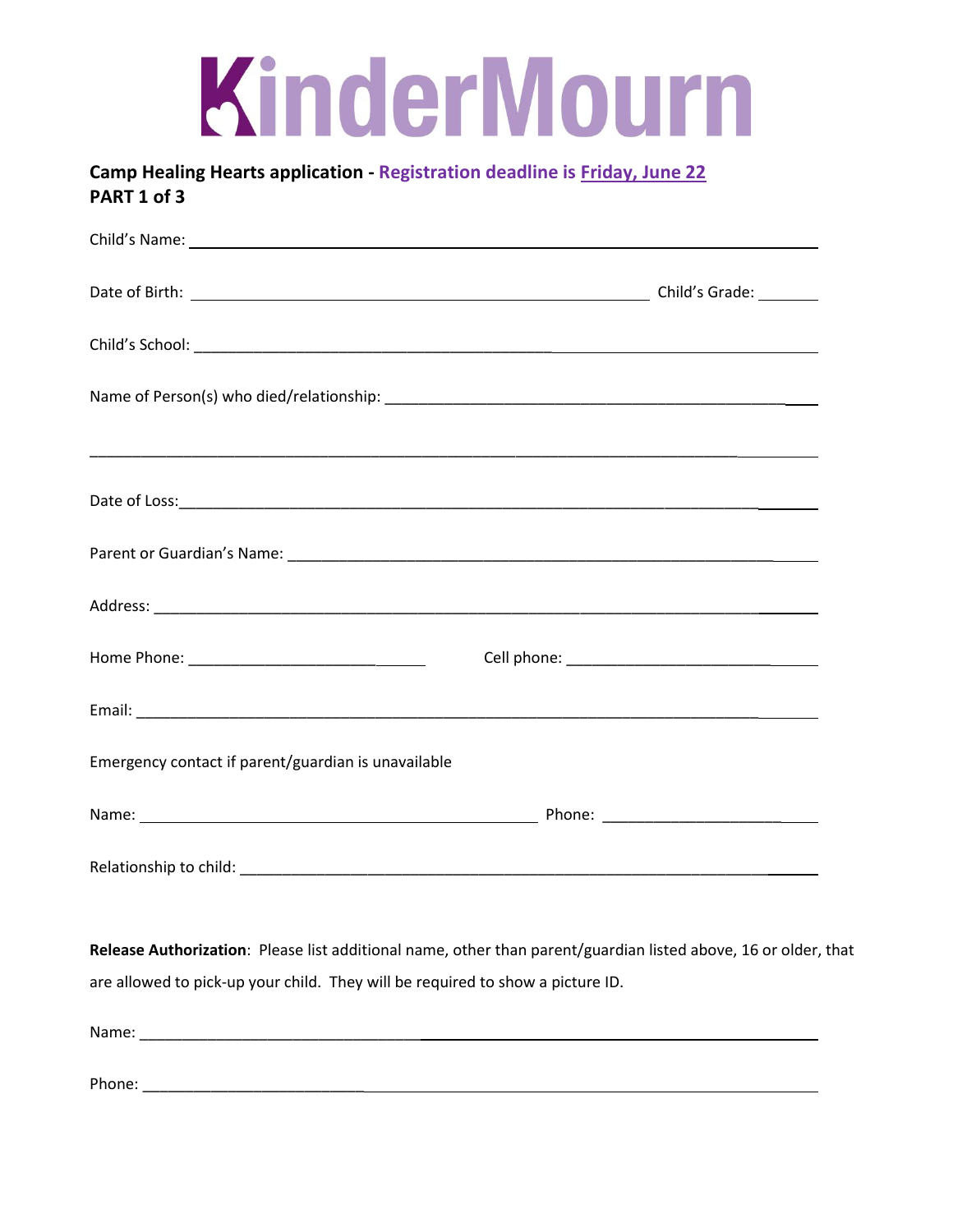### **HEALTH INFORMATION PART 2 of 3**

|                                                                                                      |       |  | Does camper have any special dietary needs? __ Y __ N                                                                                                       |  |
|------------------------------------------------------------------------------------------------------|-------|--|-------------------------------------------------------------------------------------------------------------------------------------------------------------|--|
|                                                                                                      |       |  |                                                                                                                                                             |  |
|                                                                                                      |       |  | <u> 1989 - Jan Salaman Salaman (j. 1989)</u>                                                                                                                |  |
|                                                                                                      |       |  |                                                                                                                                                             |  |
| Any additional information that may be useful for our staff to know? _______________________________ |       |  |                                                                                                                                                             |  |
| Please indicate if the camper is allergic to any of the following:                                   |       |  |                                                                                                                                                             |  |
| Animals N<br>N                                                                                       |       |  |                                                                                                                                                             |  |
| Bee Stings _____Y ____N                                                                              |       |  |                                                                                                                                                             |  |
| Insect Bites ___Y ___N                                                                               |       |  |                                                                                                                                                             |  |
| Food<br><b>Solution Y</b> N                                                                          |       |  |                                                                                                                                                             |  |
| Poison Ivy                                                                                           | $Y$ N |  |                                                                                                                                                             |  |
| Other Plants ___Y                                                                                    |       |  |                                                                                                                                                             |  |
|                                                                                                      |       |  | Medications ___Y ___N lf yes, please list medications: _________________________                                                                            |  |
|                                                                                                      |       |  | Is the camper currently suffering from any illness, injury, physical, medical or emotional condition that<br>could affect the camper's participation? $Y_N$ |  |
|                                                                                                      |       |  |                                                                                                                                                             |  |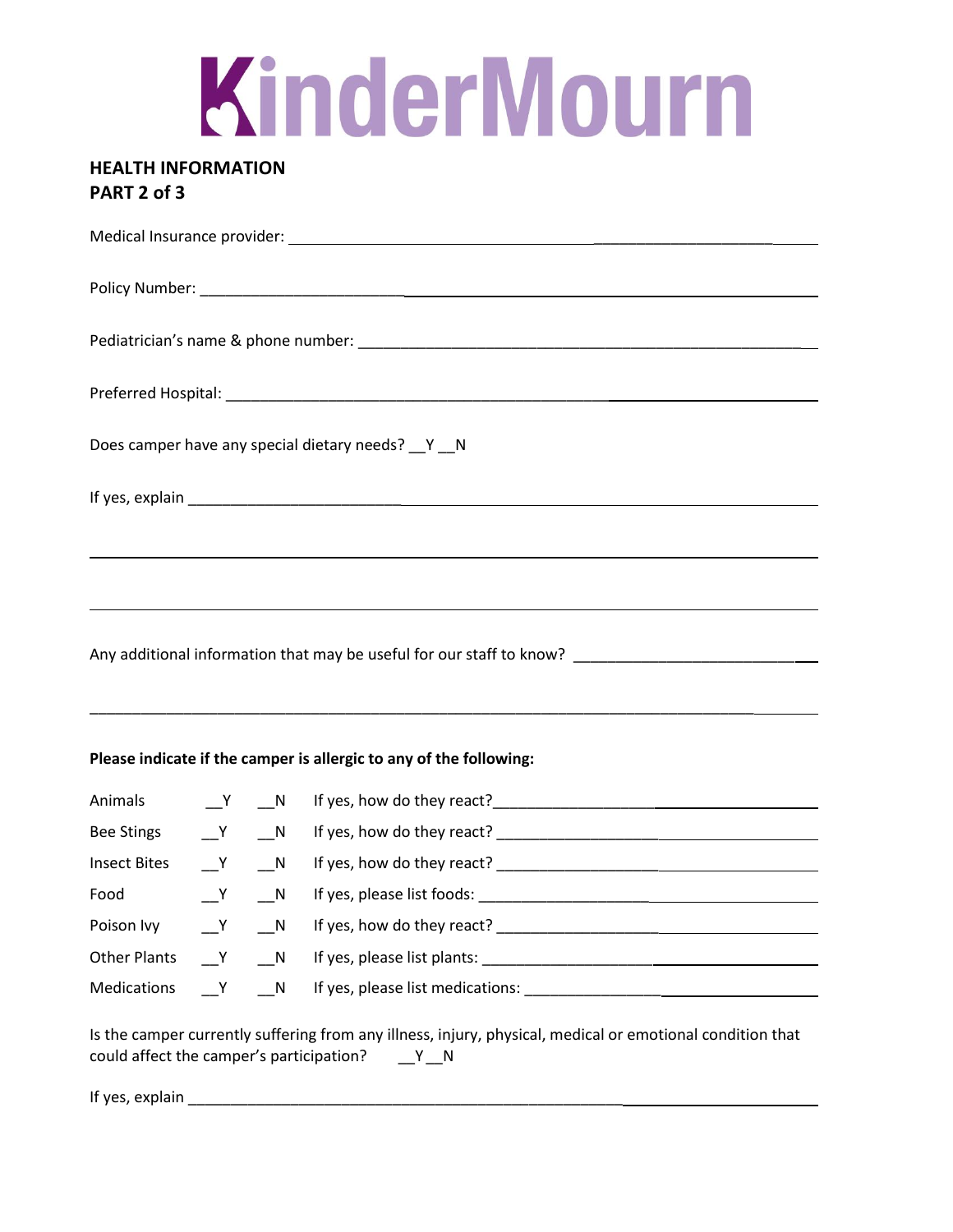Please list all medications the camper is currently taking and its purpose, including medication for

allergic reactions: \_\_\_\_\_\_\_\_\_\_\_\_\_\_\_\_\_\_\_\_\_\_\_\_\_\_\_\_\_\_\_\_\_\_\_\_\_\_ \_\_\_\_\_\_\_\_\_\_\_\_\_\_\_\_\_\_\_\_\_\_\_\_\_\_\_\_\_\_\_\_\_\_\_\_\_\_\_\_\_\_\_\_\_\_\_\_\_\_\_\_\_\_\_\_\_\_\_\_\_\_\_\_\_\_\_\_\_ If camper requires medication from home, the parent or guardian must notify camp staff at time of registration and provide staff with the medication for monitoring. Please send the amount required for one day in the original container. Medication **Dose** When Given Reason for Medication \_\_\_\_ \_\_\_\_\_\_\_\_\_\_ \_\_\_\_\_\_\_\_\_\_\_\_\_\_\_\_\_\_  $\overline{\phantom{a}}$  ,  $\overline{\phantom{a}}$  ,  $\overline{\phantom{a}}$  ,  $\overline{\phantom{a}}$  ,  $\overline{\phantom{a}}$  ,  $\overline{\phantom{a}}$  ,  $\overline{\phantom{a}}$  ,  $\overline{\phantom{a}}$  ,  $\overline{\phantom{a}}$  ,  $\overline{\phantom{a}}$  ,  $\overline{\phantom{a}}$  ,  $\overline{\phantom{a}}$  ,  $\overline{\phantom{a}}$  ,  $\overline{\phantom{a}}$  ,  $\overline{\phantom{a}}$  ,  $\overline{\phantom{a}}$ Date of last tetanus shot: \_\_\_\_\_\_\_\_\_\_\_\_\_\_\_\_\_\_\_\_\_\_\_\_\_\_\_\_ **Parent/Guardian Signature**: \_\_\_\_\_\_\_\_\_\_\_\_\_\_\_\_\_\_\_\_\_\_\_\_\_ **Date**: \_\_\_\_\_\_\_\_\_\_